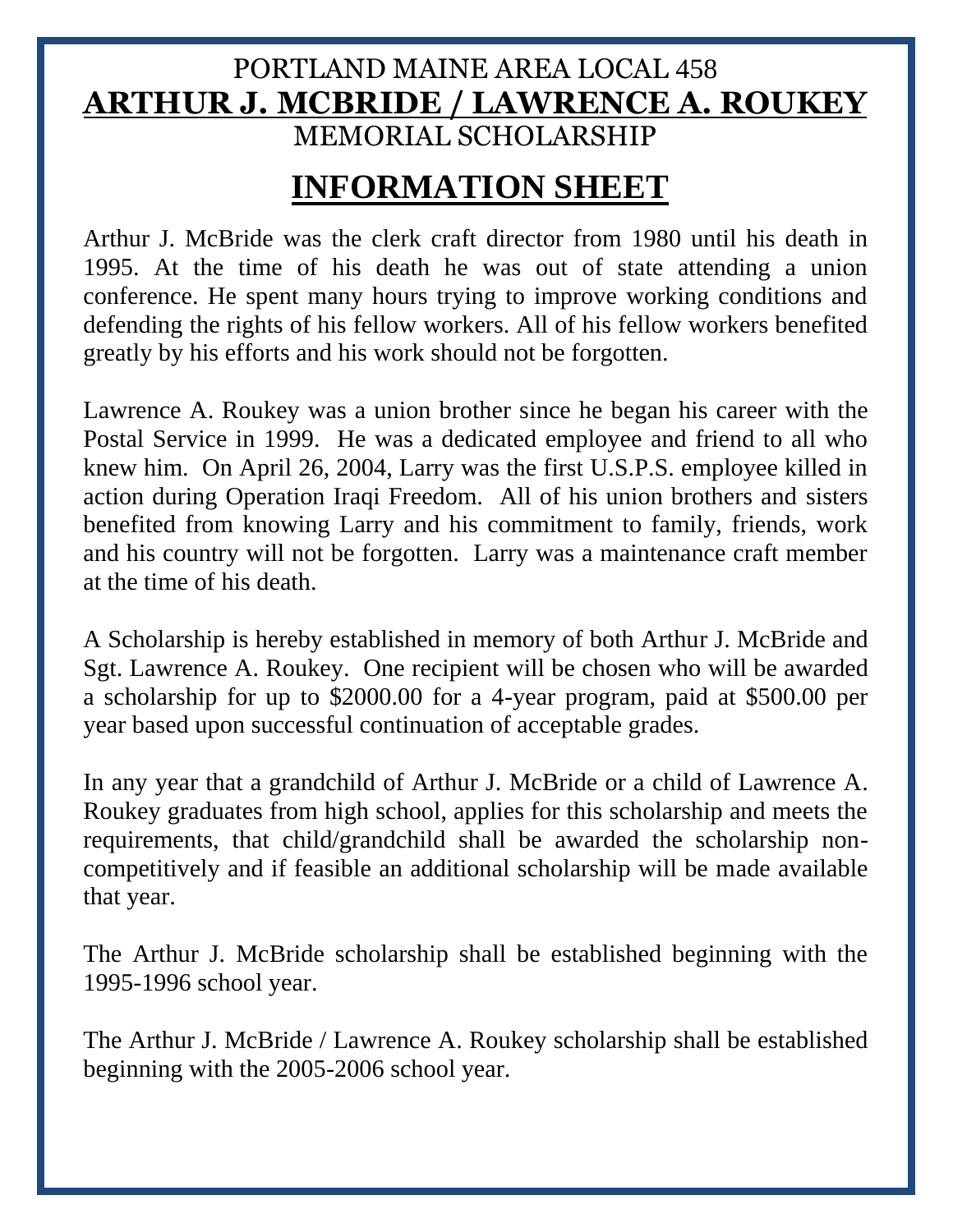### PORTLAND MAINE AREA LOCAL 458 **ARTHUR J. MCBRIDE / LAWRENCE A. ROUKEY** MEMORIAL SCHOLARSHIP

# **RULES AND GUIDELINES**

1. Applicant must be the son, daughter, grandchild, stepchild or legally adopted child of an active or deceased member of the APWU Portland Maine Area Local 458.

2. The parent or grandparent must be a member in good standing of the Portland Maine Area Local 458 for at least one year immediately preceding application or must have been a member for one year immediately preceding death.

3. Application for a scholarship must be on an official application form (copies acceptable) from the Portland Maine Area Local 458 scholarship program. Completed forms must be received by the Secretary of the Portland Maine Area Local 458 no later than the first Friday in June.

4. The scholarship committee will be appointed by the Executive Board and may consist of Executive Board members. The decision of the committee will be final.

5. Applicant must be graduating from high school in the year of application.

6. Applicant must take the scholastic aptitude test. The SAT scores, secondary school records and personal qualifications must be submitted with the application form by the requested deadline.

7. Applicant must write an essay of not less than 250 words or more than 300 words on labor unions.

8. Applicant will be judged on the SAT scores, secondary school records, personal qualifications and the essay on labor unions.

9. Scholarship recipients must attend an accredited college of his/her choice.

10. Beginning in 2010, there will be one scholarship awarded annually and shall be for a maximum of 4 years paid at \$500.00 annually.

11. The first \$500.00 shall be sent to the recipient after successful completion of the first semester. Subsequent payments each year will be made to the recipient upon receipt of successful completion of previous year and registration and attendance in current year. It is the responsibility of the recipient to notify the Portland Maine Area Local 458 each year and submit whatever documentation is required.

12. If the scholarship winner fails to attend college in the award year or any subsequent year, that award shall cease.

13. Any member who has been in a volunteer management position in the past year shall be excluded from receiving the Arthur J. McBride / Lawrence A. Roukey Scholarship.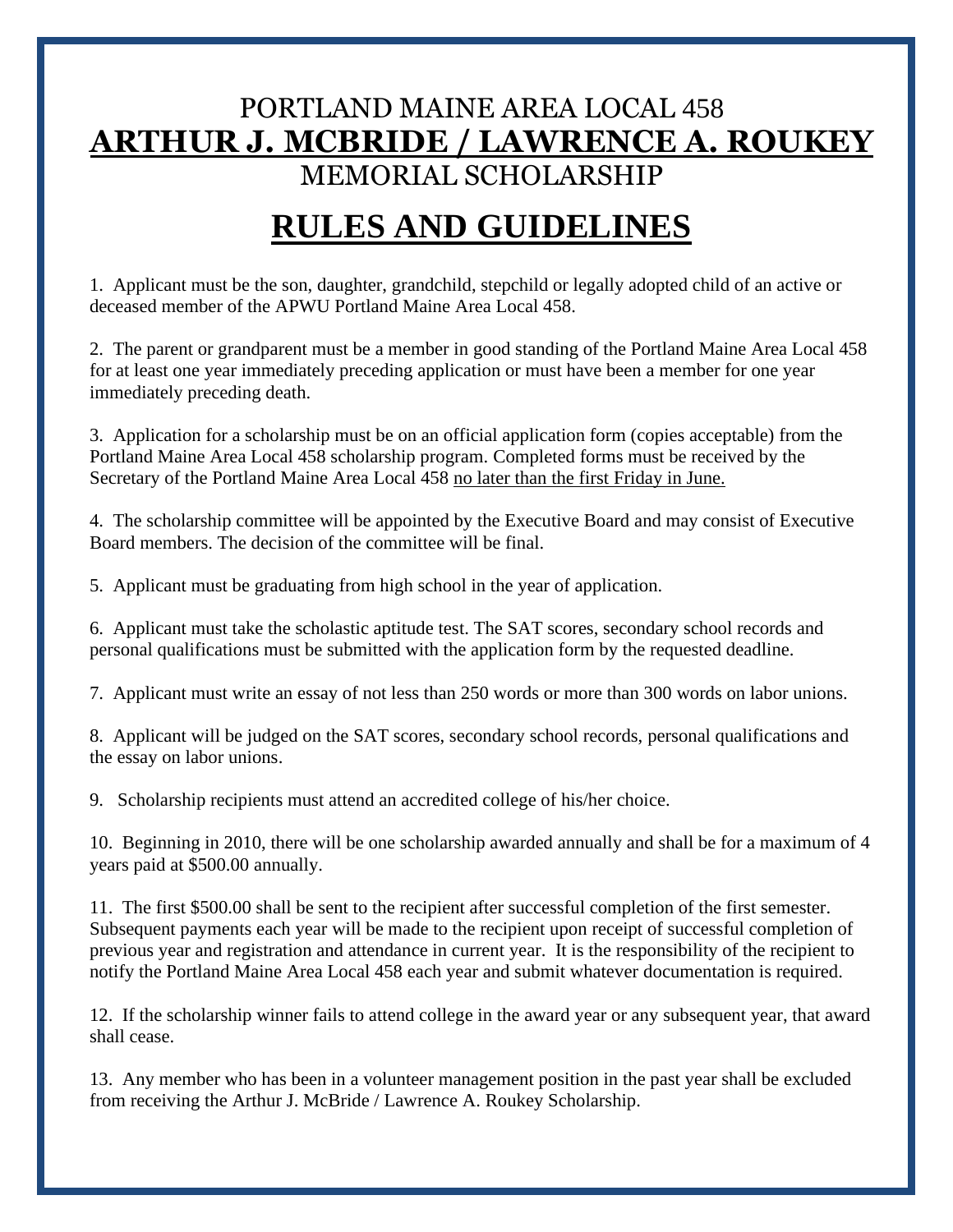### PORTLAND MAINE AREA LOCAL 458 **ARTHUR J. MCBRIDE / LAWRENCE A. ROUKEY** MEMORIAL SCHOLARSHIP

# **2020 APPLICATION**

*This must be received by the Secretary of Local 458 no later than*

**Friday, June 5, 2020**

|                                                                                                                                                                                                                                      |                       |                                          | $PHONE$ #: |                    |     |  |  |
|--------------------------------------------------------------------------------------------------------------------------------------------------------------------------------------------------------------------------------------|-----------------------|------------------------------------------|------------|--------------------|-----|--|--|
|                                                                                                                                                                                                                                      |                       |                                          |            |                    |     |  |  |
| Street                                                                                                                                                                                                                               |                       |                                          | City       | State              | Zip |  |  |
|                                                                                                                                                                                                                                      |                       |                                          |            |                    |     |  |  |
|                                                                                                                                                                                                                                      |                       |                                          |            |                    |     |  |  |
| HIGH SCHOOL: Name of School                                                                                                                                                                                                          |                       |                                          | Location   |                    |     |  |  |
| GRADUATION DATE: _____________ ________                                                                                                                                                                                              |                       |                                          |            |                    |     |  |  |
| Month                                                                                                                                                                                                                                | $\overline{Day}$      | Year                                     |            |                    |     |  |  |
|                                                                                                                                                                                                                                      |                       |                                          |            |                    |     |  |  |
| relevant personal qualifications. I further understand that it is my responsibility to send all pertinent information<br>so that it will be received by the Secretary of the Portland Maine Area Local 458 by the required deadline. |                       |                                          |            |                    |     |  |  |
|                                                                                                                                                                                                                                      |                       |                                          |            |                    |     |  |  |
|                                                                                                                                                                                                                                      |                       |                                          |            |                    |     |  |  |
| Applicant's Signature                                                                                                                                                                                                                |                       |                                          |            | Parent's Signature |     |  |  |
|                                                                                                                                                                                                                                      |                       |                                          |            |                    |     |  |  |
| Don't forget to:                                                                                                                                                                                                                     |                       |                                          |            |                    |     |  |  |
| Include your SAT Score, Secondary School Records and Essay on Labor Unions<br>Return this completed application <b>no later than June 5, 2020</b> to:                                                                                |                       |                                          |            |                    |     |  |  |
|                                                                                                                                                                                                                                      |                       |                                          |            |                    |     |  |  |
|                                                                                                                                                                                                                                      | <b>APWU Local 458</b> |                                          |            |                    |     |  |  |
| List any supplemental information (scholarships, honors, special experience, organizations) you have been active in.                                                                                                                 | P.O. Box 6800         | <b>Attn: General Recording Secretary</b> |            |                    |     |  |  |